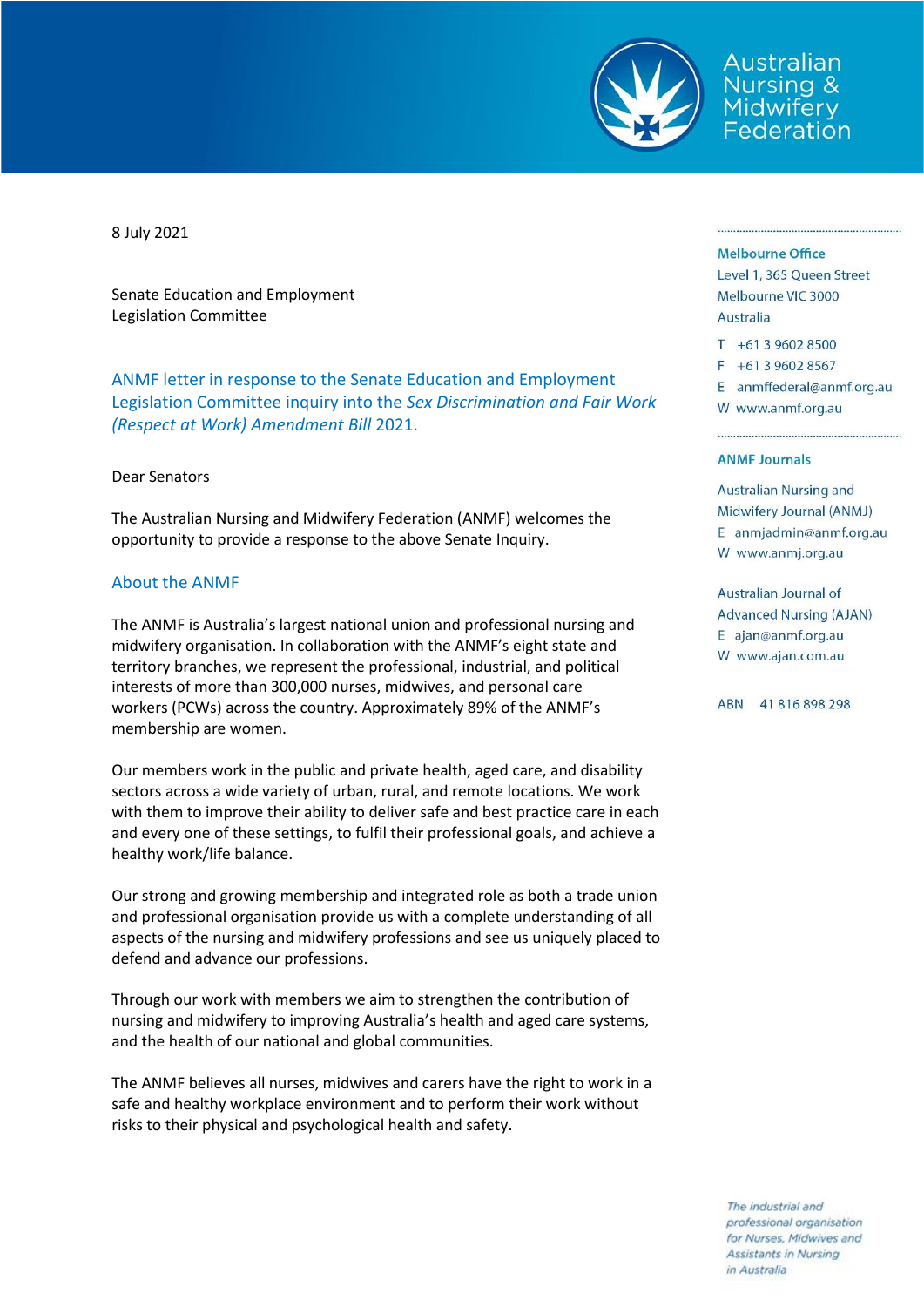

The ANMF considers it is vital that every possible measure be taken to eliminate the risks of sexual harassment, gendered violence and discrimination in the workplace. To achieve elimination of sexual harassment, gendered violence and discrimination there must be systemic change to workplace structures that perpetuate gender inequality and cultural attitudes that condone unacceptable behaviour. These changes must be encouraged and supported by legislative, regulatory and policy reform.

The ANMF supports the submission of the ACTU in relation to this Bill and wishes to express its strong support for the analysis and recommendations made in the submission.

# The Bill

The ANMF welcomes the reforms proposed in the Respect at Work Bill, but is concerned that the reforms fall well short of what is required to prevent sexual harassment and gendered violence at work. The proposed reforms do not meet the recommendations made by the Sex Discrimination Commissioner in the Report- Respect@Work. It is an indictment on the current government that it has taken so long to respond to the report provided in March 2019 and that a number of key recommendations with respect to amending the Fair Work Act have been ignored. This is difficult to comprehend in light of the ever increasing understanding of how deeply the effects of sexual harassment and gendered violence have impacted the lives of so many working people.

The ANMF supports reforms in the Bill to:

- Amend the FW Act to include miscarriage as a permissible occasion for which compassionate leave can be taken.
- Extend the existing stop bullying regime to sexual harassment
- Amend the Sex Discrimination Act to:
	- $\circ$  Adopt definitions of worker and person conducting a business or undertaking to ensure all workers and workplaces are protected from sexual harassment.
	- o Clarify that the SDA extends to judges and members of Parliament.
	- o Remove the exemption of state public servants.
	- $\circ$  Ensure ancillary liability also extends to the prohibitions against sexual harassment and sex-based harassment.
	- o Make it explicit that any conduct that is an offence under section 94 (which prohibits victimisation) can form the basis of a civil action for unlawful discrimination in additional to a criminal complaint.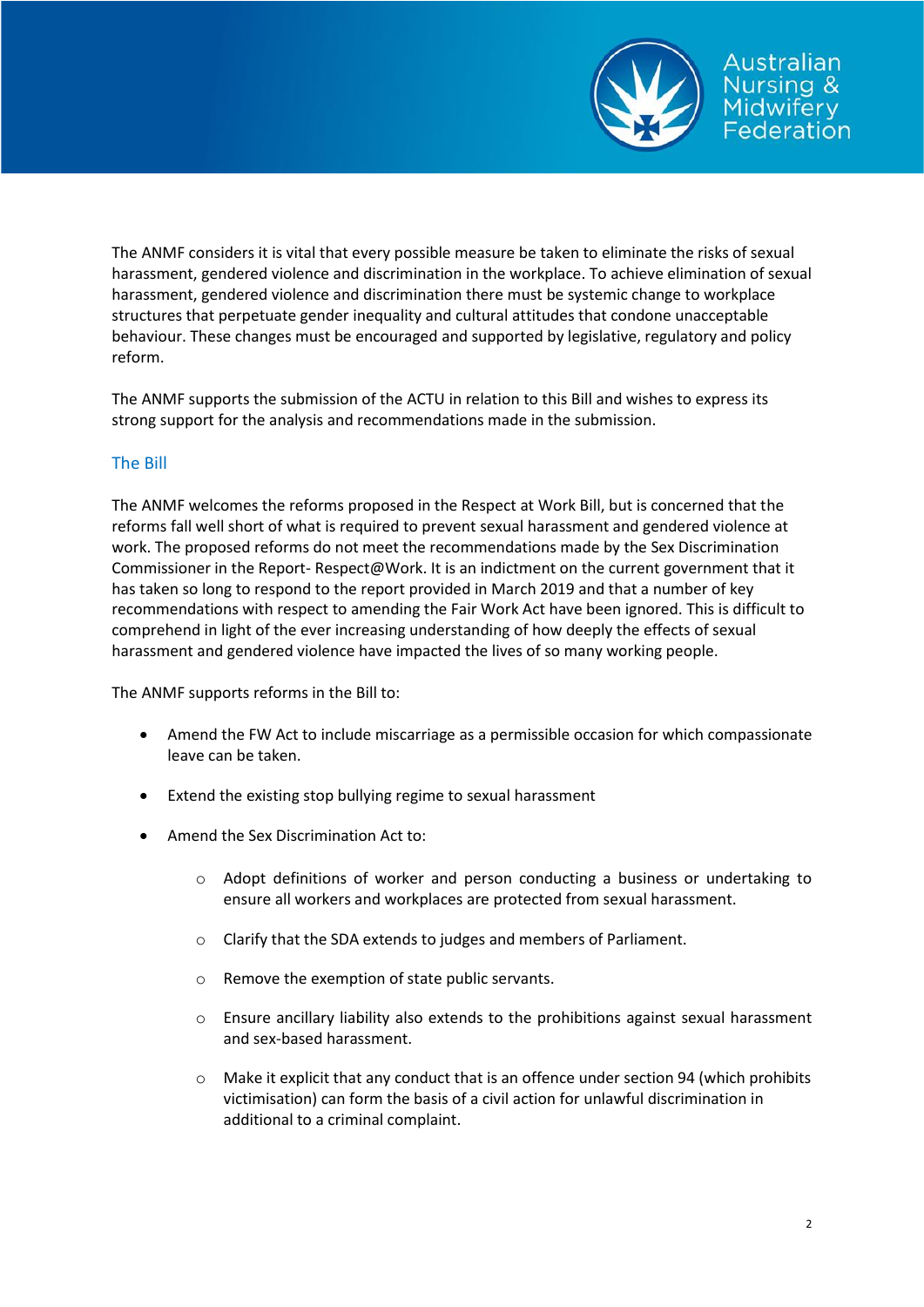

- Amend the *Australian Human Rights Commission Act 1986* (AHRC Act) to:
	- o Extend the President's discretion to terminate a complaint under the Sex Discrimination Act to 24 months since the alleged unlawful discrimination occurred; rather than 6 months.

## What must be included in the Bill

The ANMF agrees with the ACTU's recommendation submission that the reforms need to be extended to ensure all recommendations of the Respect@Work report are adopted in full. The Bill should be amended to include:

- A new section containing a clear prohibition on sexual and sex-based harassment.
- An effective and accessible dispute settlement process into the FW Act.
- Prohibit a person from sexually harassing a worker or subjecting a worker to sex-based harassment in any circumstances connected with work, or prospective work in a business or undertaking. This should be a civil remedy provision enforceable by the courts.
- Sexual harassment should be defined as per s28A of the *Sex Discrimination Act* and should include clarification that sex-based harassment includes 'creating intimidating, hostile, degrading, humiliating or offensive work environment'.
- Include a secondary contravention where an employer or person conducting a business or undertaking (PCBU) 'fails to prevent' a worker being sexually harassed or subjected to sex-based harassment
- Rights for a worker who claims they have been or are being sexually harassed or subjected to sex-base harassment should have the right to lodge a sexual harassment and or sexbased harassment notification with the Fair Work Commission.
- 10 days paid family and domestic violence leave in the National Employment Standards.
- Amend the *Sex Discrimination Act* to introduce a positive duty on all employers to take reasonable and proportionate measures to eliminate sex discrimination, sexual harassment and victimisation, as far as possible.
- Empower the Human Rights Commission to conduct own motion inquiries in relation to unlawful sex discrimination, sex-based harassment, sexual harassment and victimisation, with enforcement measures attached.
- Amend the *Australian Human Rights Commission Act* (AHRC Act) to ensure costs may only be ordered against a party if satisfied that the party instituted the proceedings vexatiously or without reasonable cause, or if the court is satisfied that a party's unreasonable act or omission caused the other party to incur costs.